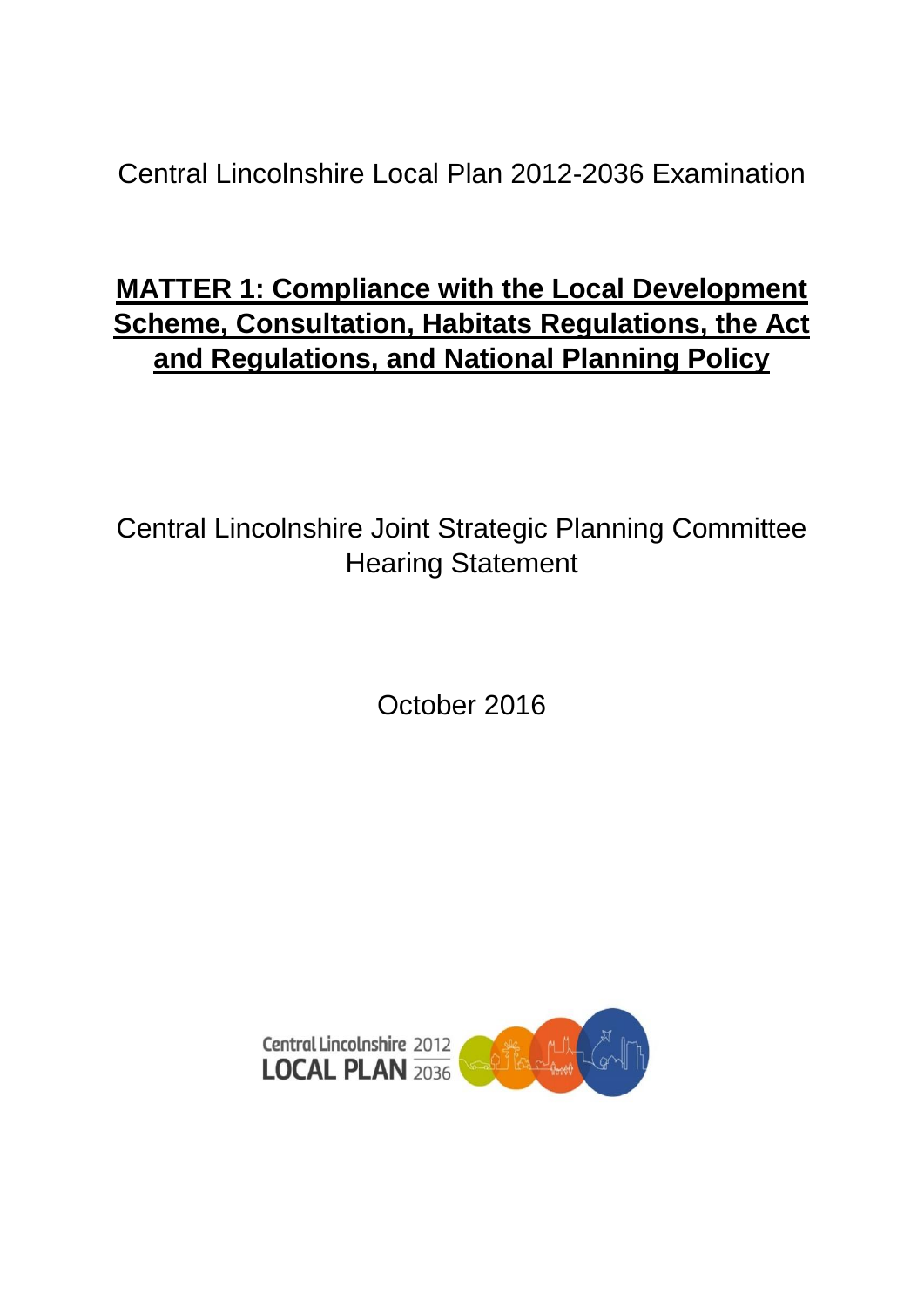## **MATTER 1: Compliance with the Local Development Scheme, Consultation, Habitats Regulations, the Act and Regulations, and National Planning Policy**

### *Issue 1a – Duty to Cooperate*

*Q 1. What strategic, cross-border matters have arisen through the preparation of the Local Plan and what cooperation took place to resolve them? Has the cooperation between authorities been constructive and proactive?*

The strategic matters considered in the preparation of the Plan are set out in Table 2 (p9) of the Statement of Compliance with the Duty to Cooperate (**E052**). The last column of Table 2 and Appendices 1 to 3 set out what cooperation took place to resolve the strategic matters and demonstrate that cooperation between authorities has been constructive and proactive.

The Central Lincolnshire Local Plan is the product of many years of joint working, pre the formation of the Central Lincolnshire Joint Strategic Planning Committee (CLJSPC), by the City of Lincoln, North Kesteven, West Lindsey District Councils and Lincolnshire County Council, in recognition of the significant amount of cross-boundary growth that will be needed on the edge of the Lincoln urban area. By coming together as a single planning authority to prepare a single Local Plan is an excellent example of cooperation, and in line with the overall desires and expectations of the Duty.

The Statement of Compliance with the Duty to Cooperate together and addendum report (**E052A**), demonstrate that while some of the prescribed Duty to Cooperate bodies made representations on specific policies in the Submitted Plan, none of these bodies raised any issues or concerns, either during or outside of the formal Proposed Submission consultation, in relation to the Duty to Cooperate.

#### *Q2. The South East Lincolnshire Joint Planning Unit initially expressed concerns that in particular the level of housing growth proposed for Sleaford was disproportionate and represented a threat to housing growth in Boston. How were concerns regarding the balance of employment and housing in Boston Borough and North Kesteven (Sleaford) reconciled?*

Please see Appendix 3 (p31) of the Statement of Compliance with the Duty to Cooperate (**E052**) which sets out how the matters raised by the South East Lincolnshire Joint Planning Unit were addressed, and addendum report (**E052A**) which confirms that no issues were raised to the Proposed Submission Local Plan with regards to the Duty to Cooperate by the South East Lincolnshire Joint Planning Unit.

#### *Q3. Has the Duty to Cooperate under sections 22(5) (c) and 33A of the 2004 Act and Regulation 4 of the 2012 Regulations been complied with, having regard to advice contained in the Framework and the National Planning Practice Guidance (the 'PPG')?*

In short, yes. Please see our Statement of Compliance with the Duty to Cooperate (**E052)** and addendum report (**E052A**), which clearly demonstrate how the Committee has complied with the Duty to Cooperate in preparing the Local Plan.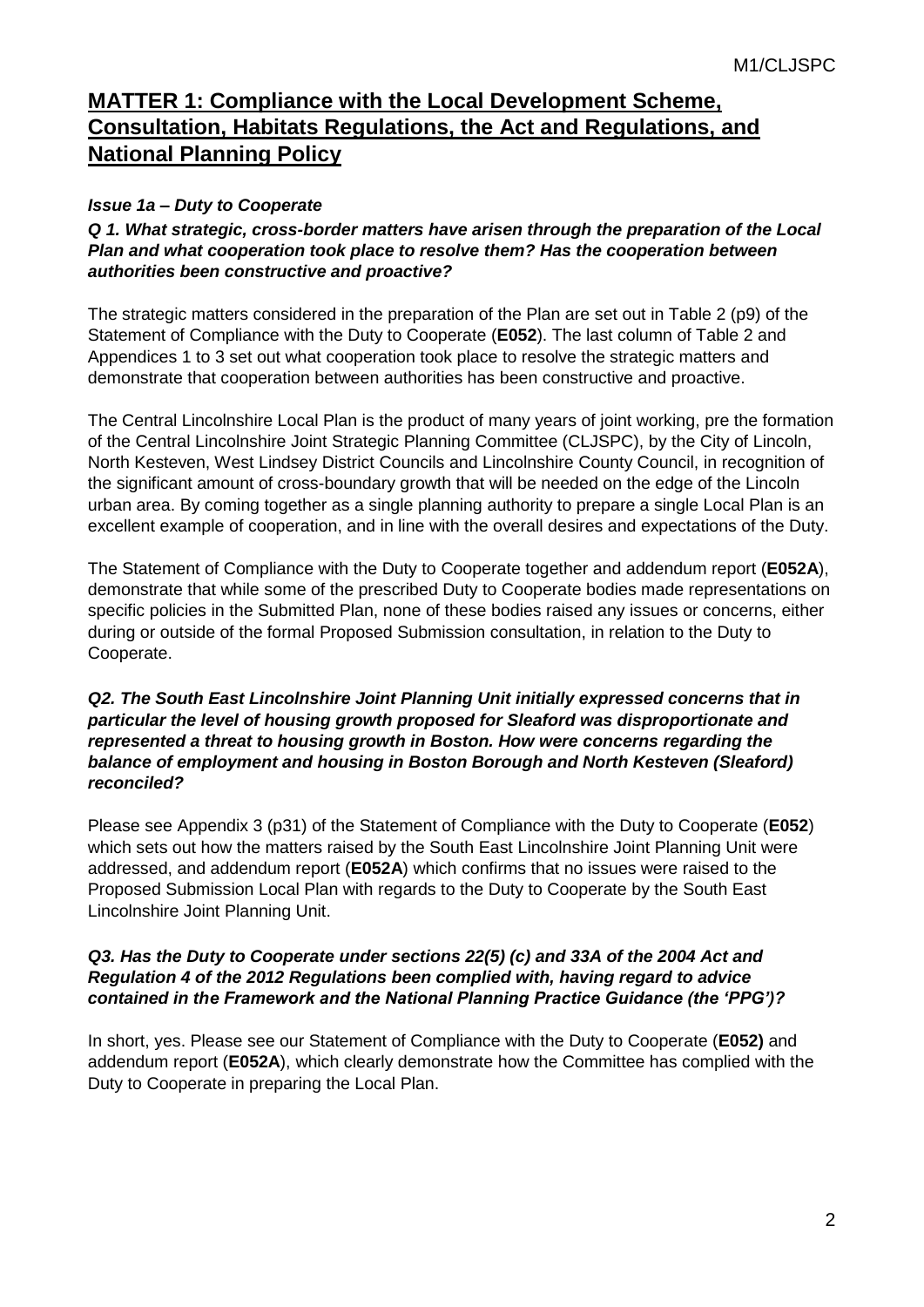#### **Issue 1b – Public Consultation**

#### *Q4. Has public consultation been carried out in accordance with the Council's Statement of Community Involvement, the framework and the PPG, and the requirements of the 2004 Act and 2012 Regulations?*

Yes.

For further details, see the Committee's response (ED004) to the similar Q3 of the Inspector's Initial Questions (ED002).

#### *Q5. Were adequate opportunities made available for participants to access and make comments on the Local Plan and other relevant documents across Central Lincolnshire?*

Yes.

For further details, see the Committee's response (ED004) to the similar Q3 of the Inspector's Initial Questions (ED002).

#### *Q6. Were representations adequately taken into account?*

Yes.

For further details, see the Committee's response (ED004) to the similar Q3 of the Inspector's Initial Questions (ED002).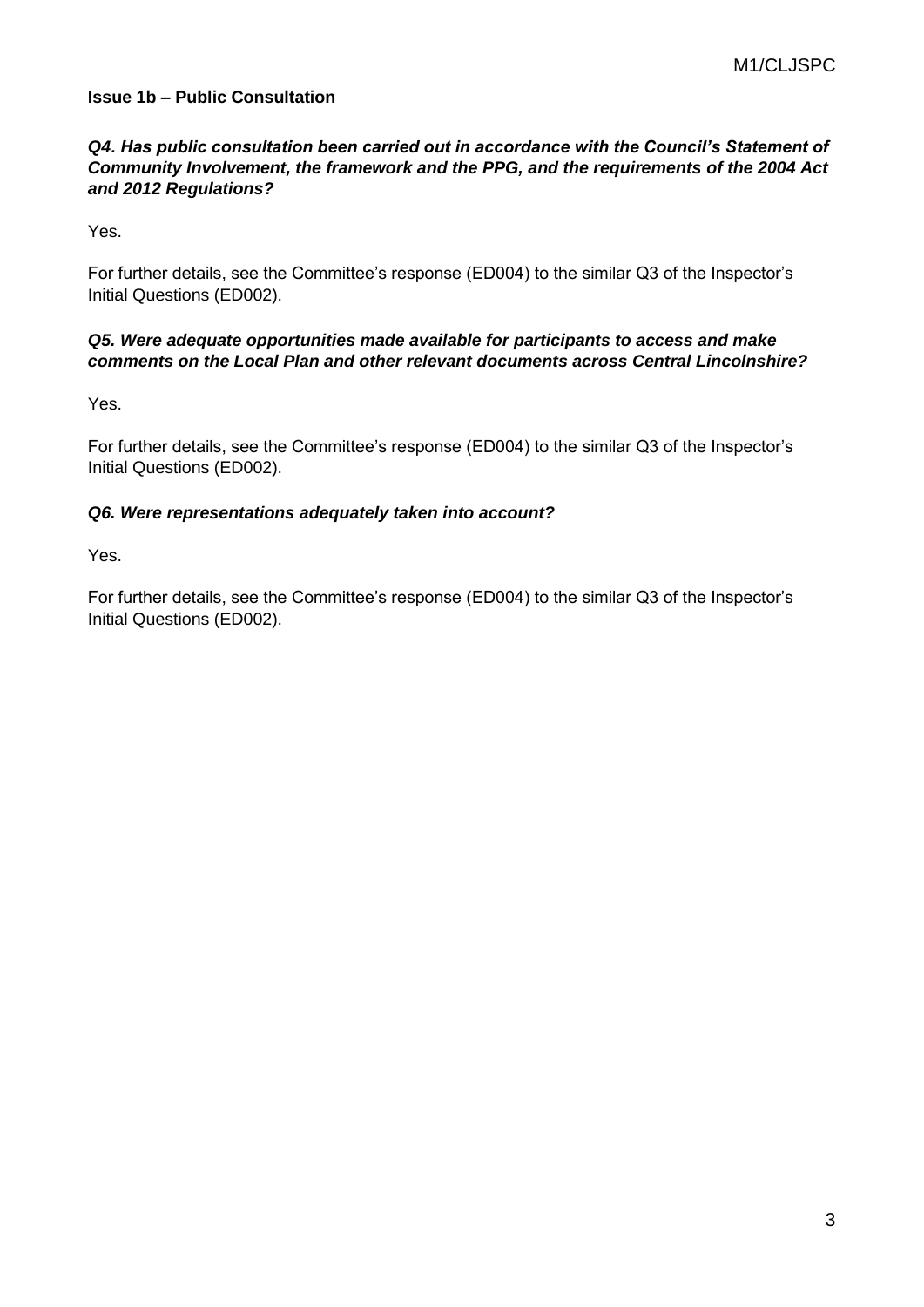#### *Issue 1c – Local Development Scheme*

#### *Q7. Has the Local Plan been prepared in accordance with the published Local Development Scheme?*

In short, yes. The content and timetable of the Local Plan has been prepared in accordance with the approved Local Development Scheme (LDS) as in force during the period of the Local Plan's preparation, and there have been no significant departures.

The Central Lincolnshire LDS (**E002a**) was approved by the Committee on 15 June 2015 and came into immediate effect and sets out the timetable for Central Lincolnshire DPD preparation for the period 2015 to 2017. It replaces the previous LDS dated 12th March 2014 (**E002**), which had a slightly earlier timetable. The Central Lincolnshire Local Plan is identified in the LDS and the timetable for its production is clearly set out.

To keep interested parties informed of progress against the timetable, the Committee has, in accordance with provisions set out in the Localism Act, published a live timetable on the Local Plan pages of the Central Lincolnshire website, updated on a monthly basis, showing the state of the Committee's compliance with the LDS.

#### *Issue 1d – Sustainability Appraisal*

#### *Q8. Have the likely environmental, social and economic effects of the Local Plan been adequately assessed in the Sustainability Appraisal (contained within the Integrated Impact Assessment)?*

The Committee considers that the Sustainability Appraisal (SA) has adequately assessed the environmental, social and economic effects of the Plan.

The Central Lincolnshire Local Plan has been subject to a comprehensive SA as part of an Integrated Impact Assessment (IIA), which integrates the requirements of Sustainability Appraisal/Strategic Environmental Assessment, Health Impact Assessment and Equalities Analysis. The SA has been carried out in accordance with European Directive 2001/42/EC (as transposed directly into English law through The Environmental Assessment of Plans and Programmes Regulations 2004) and Regulation 19(5) of the Planning and Compulsory Purchase Act 2004 (as amended). Compliance with the Regulations has been set out at every Local Plan stage within each accompanying IIA Report. The Proposed Submission IIA Part 1 Report (**E001C**) includes the latest version at Table 3.1 (p12).

In preparing the Local Plan, the Committee has also had regard to the public sector equality duty (Equality Act 2010). This is demonstrated in the Proposed Submission Statement of Consultation (**E053**) and the IIA (**E001, E001A, E001B** and **E001C**) which assesses the impact of the Local Plan on the 'protected characteristics' set out in the Equality Act 2010.

Work on the SA began at the same time as work on the Local Plan with the publication of the Draft IIA Scoping Report in May 2014 for a 5 week period of consultation. The Scoping Report was refined in light of representations received and a Final Scoping Report was published in July 2014 (**E001**).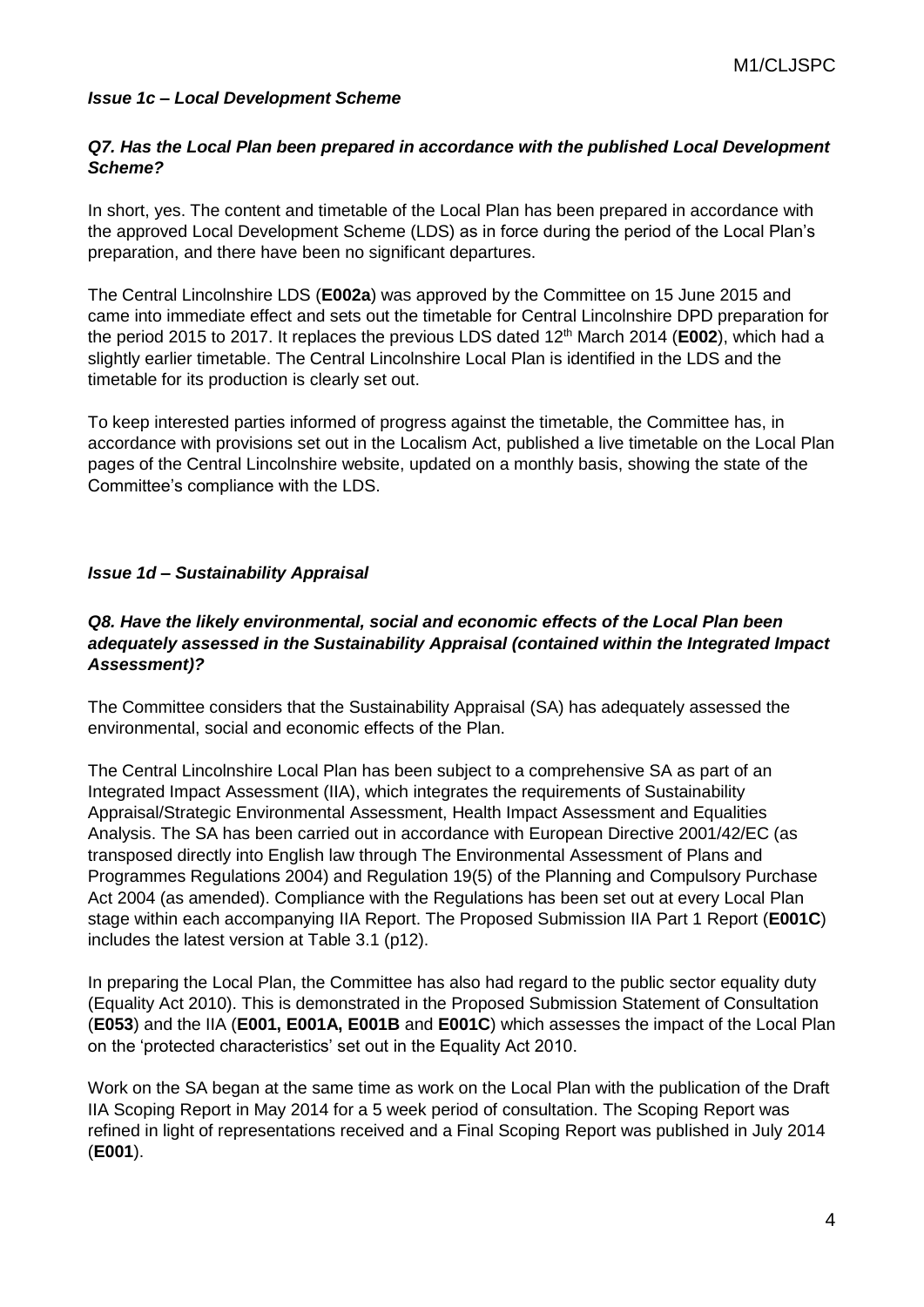The SA has been an iterative process which has evolved alongside the preparation of the Local Plan. The SA has been undertaken consistently, and made available for comment, at each Local Plan stage as follows:

- Integrated Impact Assessment Preliminary Draft Local Plan, October 2014 (**E001A**);
- Integrated Impact Assessment Further Draft Local Plan, October 2015 (**E001B**);
- Integrated Impact Assessment Proposed Submission Local Plan, April 2016 (**E001C**).

At each stage of the preparation of the Local Plan, the IIA considered the likely effects of the Local Plan and reasonable alternatives against the IIA framework, and ways of mitigating adverse effects and maximising beneficial effects. Likely effects were recorded in terms of type of effect, geographical scale, duration and permanence. As well as considering the likely individual impact of the Local Plan policies, the IIA of the Proposed Submission Local Plan also considered the main cumulative or combined effects which may occur as a result of implementing the set of policies. The findings and recommendations for mitigation of each stage of the SA have been used to inform the selection and refinement of policies and site allocations set out within the Local Plan.

#### *Q9. Does this test the submitted plan against all reasonable alternatives where these exist, such as different options for the distribution of housing?*

Yes. The SA does consider all the reasonable alternatives to both policies and site allocations contained within the Plan in accordance with the SEA Regulations.

At each stage of Plan preparation, from the Preliminary Draft through to the Proposed Submission version of the Plan, reasonable alternatives were identified and tested in the same way and to the same level of detail as the preferred policies and site allocations. Section 4 of the Proposed Submission IIA Part 1 Report (**E001C**) summarises how options were developed, including reasonable alternatives for policies and site allocations. Table 4.7 (p57) sets out by policy the reasonable alternatives considered and the preferred options taken forward at the Further Draft and Proposed Submission Plan stages.

Conclusions on the overall sustainability of the different alternatives, including those selected as the preferred approach, are contained within the detailed IIA matrices for each policy and site allocation in Appendices 3 to 6 of **E001C**. The conclusions of each policy matrix in Appendices 3 to 6 and the Evidence Reports that have been published for each policy in the Local Plan (**PS.EVR 1** to **PS.EVR57**) set out the reasons why each reasonable alternative was discounted and why the preferred option in the Proposed Submission Local Plan is still the preferred option above all the reasonable alternatives.